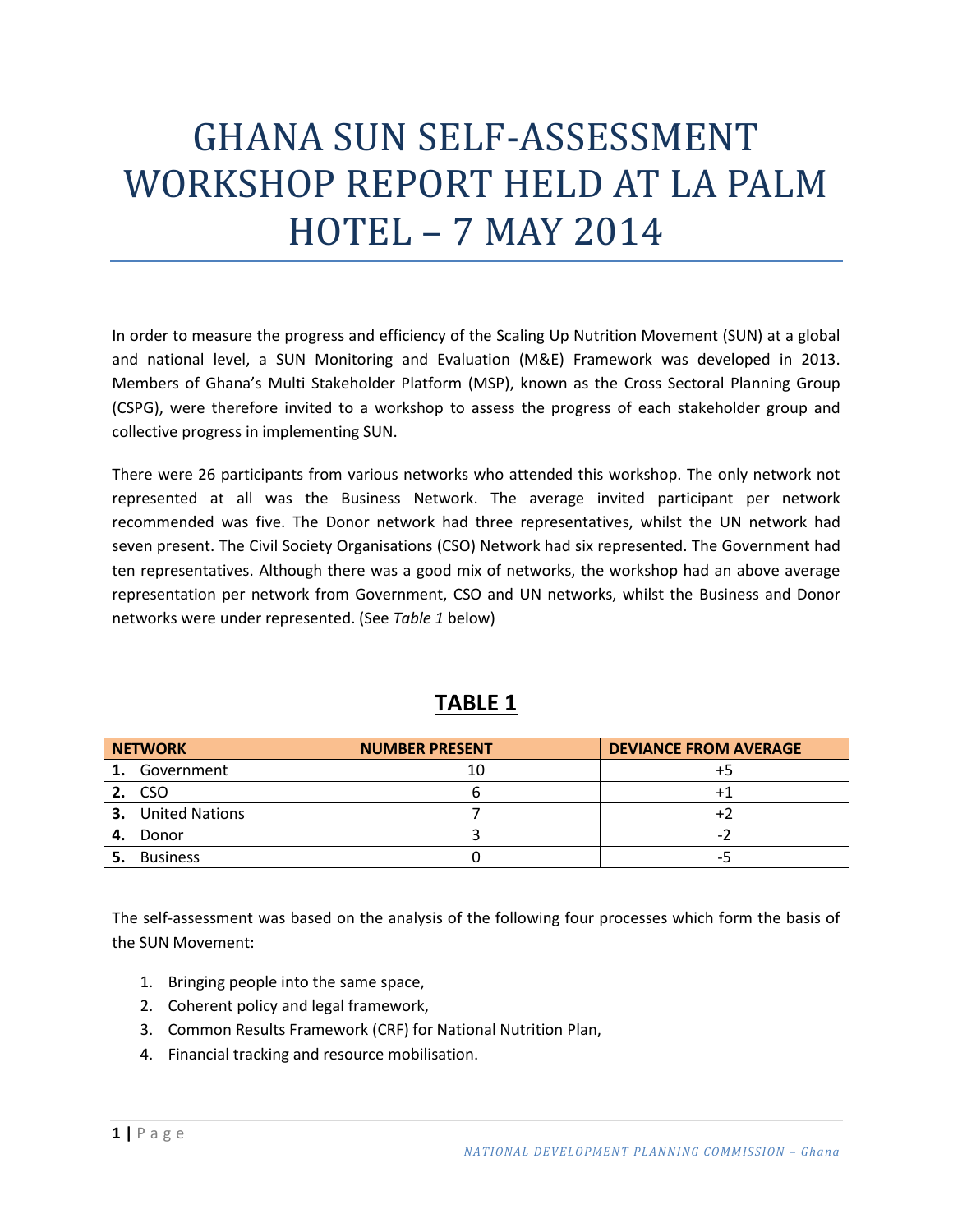Participants analysed, evaluated and assessed themselves based on these four processes using a "Scoresheet" (See *Table 2*). In the morning session, the participants were divided into two groups, with each group having members from all networks present. This was to evaluate The Cross Sectoral Planning Group (CSPG) as a whole. Later in the afternoon each network was given an opportunity to rate themselves separately under each of the processes. *Table 2* shows the result of the evaluation exercise.

#### **GENERAL OBSERVATIONS**

- **A.** CROSS SECTORAL PLANNING GROUP (CSPG) PROCESS 1
	- **1.** The CSPG is not meeting regularly enough, only meeting three times last year, and is yet to meet this year. The CSPG is supposed to meet quarterly. This was identified as a key problem that was limiting the successful implementation of SUN.
	- **2.** Some stakeholders were unsure of the role, responsibility and Terms of Reference of the CSPG or its technical sub-committees.
	- **3.** Reporting within the group is not as good as it should be. Meetings held by the various subcommittees are unknown to the majority of CSPG and no feedback is received.
	- **4.** Donor partners complained that they were unaware of the cost of the National Development Planning Commission (NDPC) hosting the CSPG meetings and therefore they could not commit funds to it.
	- **5.** A possible reason for the meetings not being held as regularly as initially planned was the issue of paying TNT for participants. The Donors and UN agencies only pay about half the amount government pays for TNT. When donors support the cost of CSPG meetings, the government, through NDPC, would be obliged to cover part of the TNT cost. Due to delays in receiving government funding this affects the meetings being held as planned.
	- **6.** The CSPG should consider including a representative from the Ministry of Chieftaincy and Culture, to assist with bringing on board the chiefs at the district level so that implementation will not be hindered.

#### **B.** CABINET MEMO – PROCESS 2

- **1.** The Cabinet Memo is a document that is needed to get Government's approval and support for the National Nutrition Policy (NNP). The cabinet memo will include the following:
	- a. Justification for government support,
	- b. The options available to government,
	- c. The recommended option,
	- d. The Implementation plan,
	- e. The Financial Impact/ Plan, and
	- f. A Communication plan.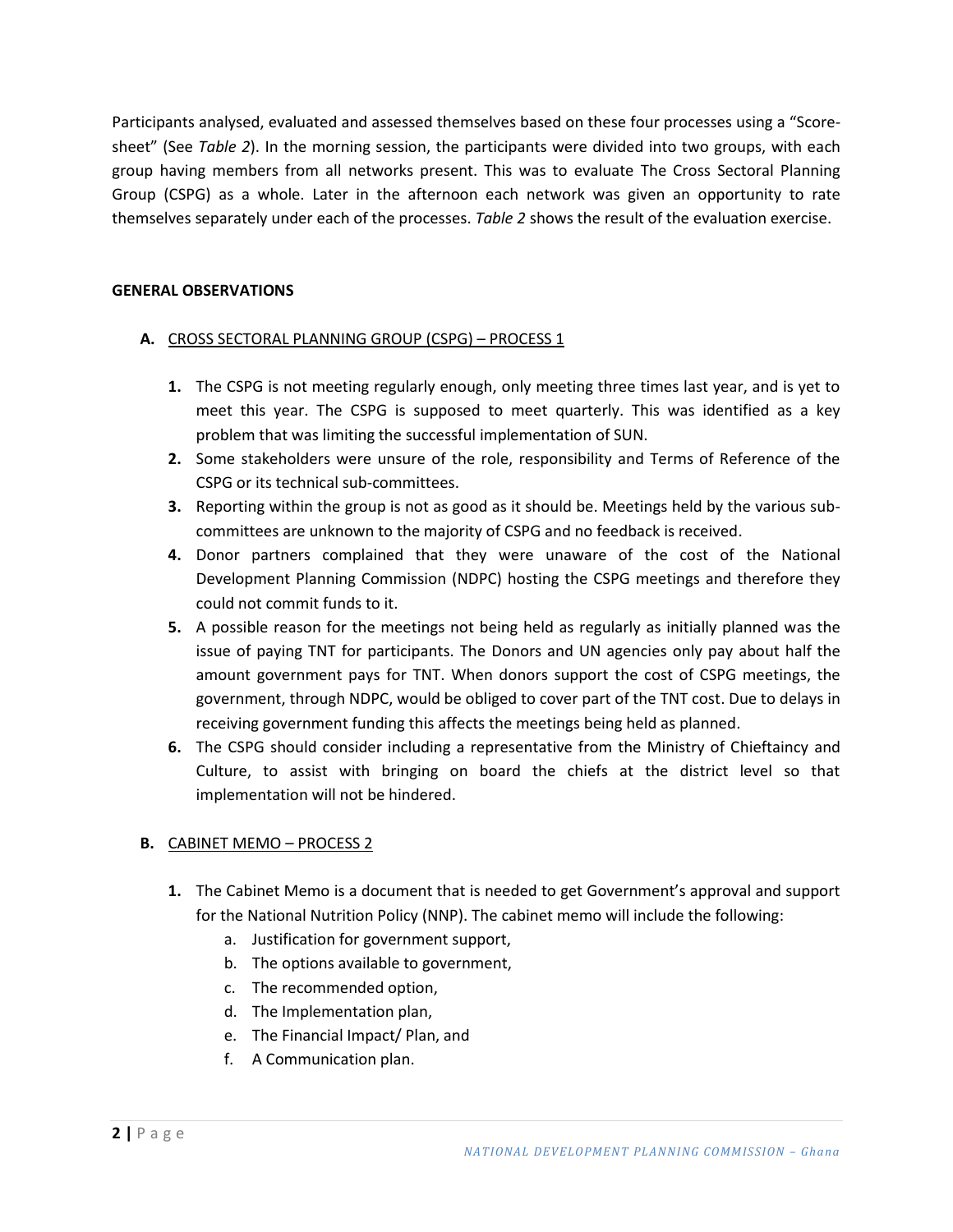The CSPG has lined up certain activities to get these deliverables ready for the Cabinet memo. An inception meeting to brief all stakeholders on these important activities has been planned for Monday 19 May 2014.

- **2.** The Cabinet Memo will seek to mainstream the nutrition policy as a part of government policies and strategies.
- **3.** Advocacy, especially at Parliament level, is crucial to get government to officially adopt this policy.
- **4.** The Cabinet memo will ensure financial support and commitment from government.
- **5.** Once the project has been approved, all stakeholders can begin aligning their nutrition policies and programmes at a larger scale, and donor agencies will know where to put financial resources, all in a bid to achieve one common result as a team.

#### **C.** COMMON RESULTS FRAMEWORK (CRF) – PROCESS 3

- **1.** The CRF has not yet been developed. In hindsight the CRF should have been formulated at the same time as the NNP.
- **2.** Most of the exercises could not be scored under this section. Although some networks such as the UN Network have an inter-agency common results frameworks, the whole SUN Movement as a whole in Ghana lacks one.
- **3.** The process to develop the CRF has been initiated, with a rough draft framework based on the objectives and strategies found in the NNP.
- **4.** The CRF will assist with the development of Sector and District Plans.

#### **D.** FINANCIAL AND EXPENDITURE TRACKING AND RESOURCE MOBILISATION – PROCESS 4

- **1.** A *Maximizing Quality Scaling Up Nutrition* MQSUN team from Geneva, Switzerland, will hold a two day workshop on 20th and  $21^{st}$  May 2014 to provide training, support and capacity building, to help all stakeholders to develop a Financial and Expenditure Tracking System for nutrition in Ghana.
- **2.** There is a need to check if there is already a system of tracking expenditure in Ghana. If so, to what extent is it used? How viable and efficient is it? Can it be incorporated into the suggestions the MQSUN teams' suggestions?
- **3.** The Ghana Integrated Financial Management Information System (GIFMIS) was introduced by the Government of Ghana (GOG) through the Ministry of Finance, to better account for, and monitor expenditure in the public sector, through an electronic accounting system that should help manage finances better. There is a need to check with MOF if audit reports on nutrition financing and expenditure by government can be easily obtained.
- **4.** Some stakeholders, like the UN agencies, are able to track expenditure on nutrition, but only at agency/network level.
- **5.** Local consultants will be recruited to assist government at the sector and district level, to not only cost the nutrition specific and nutrition sensitive plans, according to international standards, but also to develop a financial and expenditure tracking system.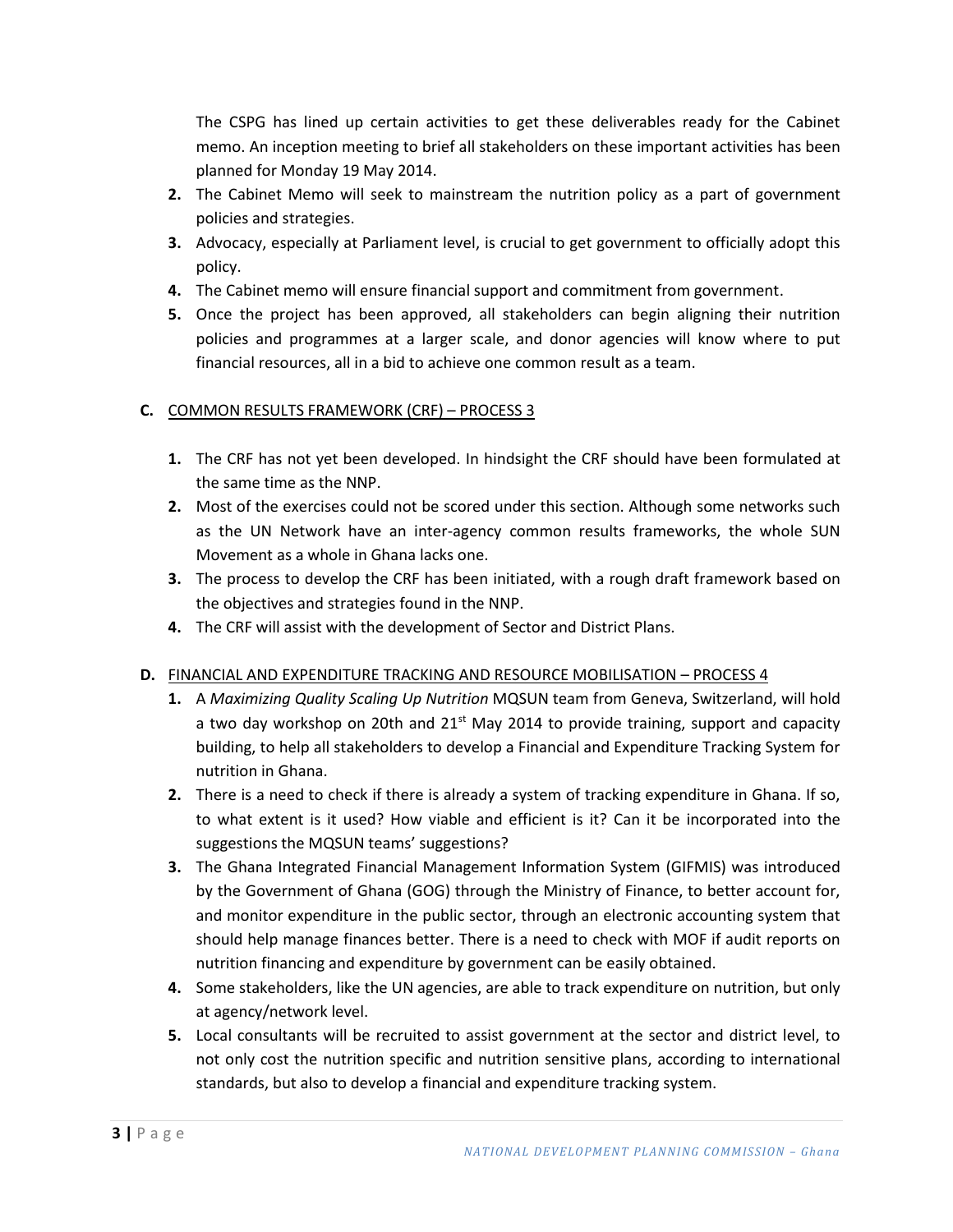#### **GENERAL RECOMMENDATIONS**

- **1.** More commitment from government and relevant stakeholders needed in finalising the policy
- **2.** Strong leadership is needed
- **3.** Since the Business network was missing from this workshop, sincere effort needs to be made to get them more involved in the MSP and strengthen their capacity to SUN. The Association of Ghana Industries (AGI), Ghana Chamber of Commerce (GCC), Food companies that deal with food fortification such as salt companies and other relevant businesses that the Ministry of Trade and Industries (MoTI) can help the SUN MSP identify, should all be implored to join Global Alliance in Nutrition (GAIN) in the SUN movement.
- **4.** Money should not be wasted on holding meetings that achieve nothing. Clearly defined deliverables need to be achieved after each meeting. Thus, meetings of the CSPG, Steering Committee and any other technical sub-committee of the CSPG, needs to be planned, scheduled and the dates, agenda and resource materials disseminated widely to all members well in advance.
- **5.** Mobilise resources for hosting of all MSP meetings and activities leading up to presentation of the NNP
- **6.** One dedicated full time person from NDPC needs to be recruited specifically to coordinate all SUN activities. The UN agencies plan to meet the NDPC on this issue.
- **7.** Government through the National Development Planning Commission (NDPC) should speed up the process of developing a CRF.
- **8.** Finalise the CRF as quickly as possible. Have a meeting with all the key stakeholders, along with monitoring and Evaluation specialists to develop measurable indicators for everyone to work towards
- **9.** Speed up the remaining activities (i.e. Financial and Expenditure Tracking Systems, Common Results Framework, Costed Action Plan, and Strategic Environmental Assessment) that will lead to the presentation of the Cabinet Memo for approval by government.
- **10.** CSOs should intensify advocacy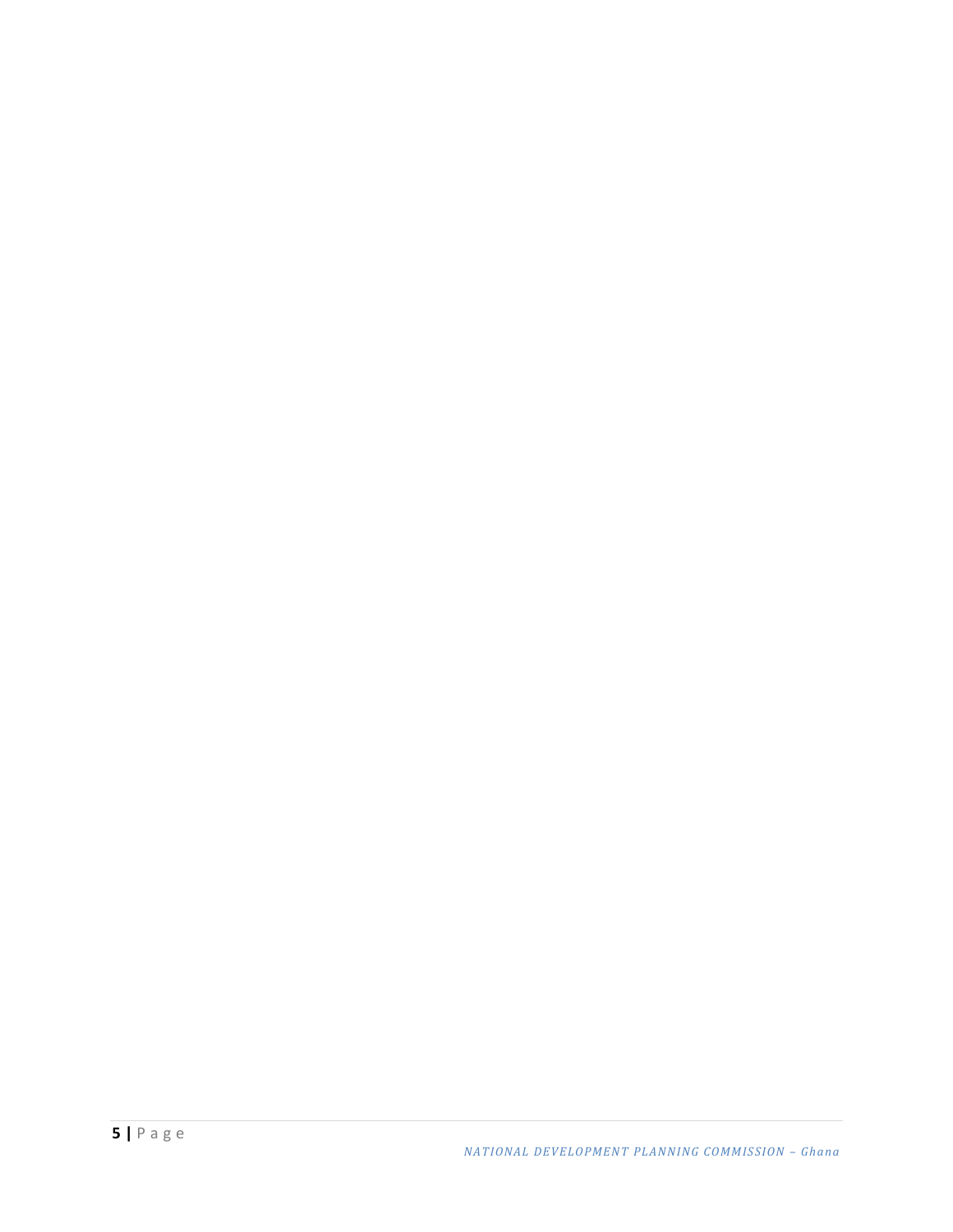## **TABLE 2**

#### *Process 1: Bringing people in the same space*

| <b>STEP</b>                 | <b>FINAL</b><br><b>PLATFORM SCORE</b> | <b>Score for Government</b>   | <b>Score for</b><br><b>Score for</b><br><b>UN network</b><br><b>Donor network</b> |                     | <b>Score for CSO</b><br>network | <b>Score for</b><br><b>Business</b> |
|-----------------------------|---------------------------------------|-------------------------------|-----------------------------------------------------------------------------------|---------------------|---------------------------------|-------------------------------------|
|                             | (Morning Session)                     |                               |                                                                                   |                     |                                 | network                             |
| Select/develop<br>1.        | 3                                     | $\overline{3}$                | $\overline{4}$                                                                    | $\overline{2}$      | $\overline{3}$                  | $\Omega$                            |
| coordinating                |                                       |                               |                                                                                   |                     |                                 |                                     |
| mechanisms at country       |                                       |                               |                                                                                   |                     |                                 |                                     |
| level                       |                                       |                               |                                                                                   |                     |                                 |                                     |
| <b>Explanations: What</b>   |                                       | - Formal Structure in place   | - Regular monthly Inter                                                           | - Follow            | - Network is                    |                                     |
| activities/interventions    |                                       | (i.e. the CSPG and Technical  | Program Group                                                                     | government          | active.                         |                                     |
| underly this scoring? (Copy |                                       | <b>Working Groups)</b>        | meetings                                                                          | process, which is a | - Mapping                       |                                     |
| post-its written during     |                                       | - CSPG and Working Group      | - Monthly REACH /                                                                 | bit slow            | exercise of all                 |                                     |
| workshop)                   |                                       | meetings are not regular      | UNDAF, bringing all                                                               | - Structure is      | Nutrition                       |                                     |
|                             |                                       | enough                        | nutrition responsible                                                             | already in place    | responsible CSOs                |                                     |
|                             |                                       | - CSPG is not very functional | agencies together                                                                 |                     | identified 130                  |                                     |
|                             |                                       | due to delay in government    | - At global level, UN                                                             |                     | CSOs                            |                                     |
|                             |                                       | subventions                   | working to consolidate                                                            |                     | -Survey carried                 |                                     |
|                             |                                       | - No funding to pay for TNT   | nutrition efforts                                                                 |                     | out to identify                 |                                     |
|                             |                                       | government officials to       | - UN Ghana has                                                                    |                     | where these CSOs                |                                     |
|                             |                                       | attend meetings               | developed                                                                         |                     | operate from                    |                                     |
|                             |                                       | - Ministry of Chieftaincy not |                                                                                   |                     |                                 |                                     |
|                             |                                       | included in MSP               |                                                                                   |                     |                                 |                                     |
| Suggestions made for        |                                       | - Disseminate more clearly    | - Common results                                                                  |                     | - Meetings should               |                                     |
| improvements?               |                                       | the Terms of Reference of     | framework available,                                                              |                     | be held regularly               |                                     |
|                             |                                       | the CSPG                      | provided financial                                                                |                     | and more                        |                                     |
|                             |                                       | - Organise regular CSPG       | assistant to MSP group                                                            |                     | structured                      |                                     |
|                             |                                       | meetings every quarter        | meetings                                                                          |                     | - Finalize the                  |                                     |
|                             |                                       | - Provide budget of hosting   |                                                                                   |                     | guidelines as                   |                                     |
|                             |                                       | CSPG meetings to all          |                                                                                   |                     | quickly as                      |                                     |
|                             |                                       | Stakeholders so that          |                                                                                   |                     | possible                        |                                     |
|                             |                                       | adequate funds can be         |                                                                                   |                     |                                 |                                     |
|                             |                                       | mobilised                     |                                                                                   |                     |                                 |                                     |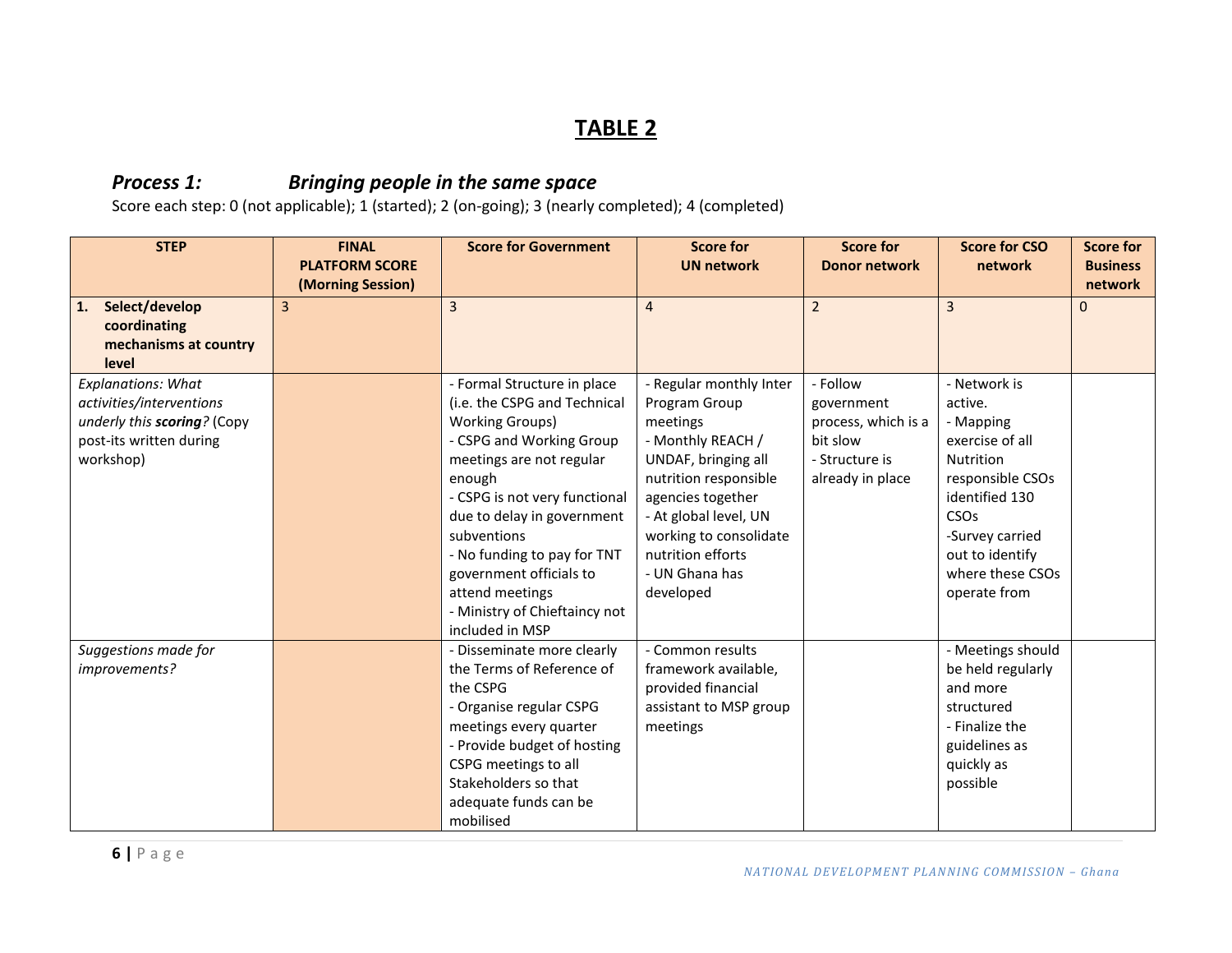|                                            |                | - Invite Ministry of<br>Chieftaincy |                                          |                    |                                   |              |
|--------------------------------------------|----------------|-------------------------------------|------------------------------------------|--------------------|-----------------------------------|--------------|
| <b>Coordinate internally</b><br>2.         | $\overline{2}$ | $\overline{\mathbf{z}}$             | $\overline{2}$                           | $\overline{3}$     | $\overline{3}$                    | $\mathbf{0}$ |
| and broaden                                |                |                                     |                                          |                    |                                   |              |
| membership/engage<br>with other actors for |                |                                     |                                          |                    |                                   |              |
| broader influence                          |                |                                     |                                          |                    |                                   |              |
| <b>Explanations: What</b>                  |                | - Policy advocacy for               | - UNDAF outcome 2                        | -Main donor        | - No reports to                   |              |
| activities/interventions                   |                | nutrition sensitive MDAs            | Group consist of UN                      | agencies so far    | umbrella body                     |              |
| underly this scoring? (Copy                |                | not prioritized                     | agencies that work on                    | have been USAID    | - Engaging with                   |              |
| post-its written during                    |                | - Missing link at policy level      | nutrition related                        | and CANADA-PSU     | Ministry of                       |              |
| workshop)                                  |                | is the absence of the               | activities                               |                    | Finance to make                   |              |
|                                            |                | Ministry of Chieftaincy and         |                                          |                    | underfunding of                   |              |
|                                            |                | Culture                             |                                          |                    | nutrition a trigger               |              |
|                                            |                |                                     |                                          |                    | issue in the                      |              |
|                                            |                |                                     |                                          |                    | budget                            |              |
|                                            |                |                                     |                                          |                    | - Engage with<br>other actors for |              |
|                                            |                |                                     |                                          |                    | broader influence                 |              |
|                                            |                |                                     |                                          |                    | such as from                      |              |
|                                            |                |                                     |                                          |                    | media, celebrities,               |              |
|                                            |                |                                     |                                          |                    | politicians and                   |              |
|                                            |                |                                     |                                          |                    | donors                            |              |
| Suggestions made for                       |                | - Increase advocacy of need         | - Give feedback to                       | - Engage other     | - Coordinate                      |              |
| improvements?                              |                | for SUN                             | heads of agencies to                     | donors such as     | internally and                    |              |
|                                            |                | - Invite Ministry of                | expand the group to                      | JICA and GIZ to be | broaden                           |              |
|                                            |                | Chieftaincy and Culture to          | include other agencies                   | more active        | membership                        |              |
|                                            |                | be a member of CSPG on              | like UN Women, The                       |                    | - Engage more                     |              |
|                                            |                | Nutrition                           | World Bank UNDP,                         |                    | with donor                        |              |
|                                            |                |                                     | UNAIDS;ILO and                           |                    | agencies                          |              |
|                                            |                |                                     | UNESCO UNFPA, IFAD<br>- Engage more with |                    |                                   |              |
|                                            |                |                                     | political leadership                     |                    |                                   |              |
| Engage within /<br>3.                      | $\overline{2}$ | 3                                   | $\overline{3}$                           | $\overline{2}$     | $\overline{3}$                    | $\mathbf 0$  |
| contribute to MSP                          |                |                                     |                                          |                    |                                   |              |
| <b>Explanations: What</b>                  |                | - CSPG meetings not held            | - Provided both                          | - Constraints as   | - CSOs are well                   |              |
| activities/interventions                   |                | regularly enough, which             | technical and financial                  | documentation is   | represented in                    |              |
| underly this scoring? (Copy                |                | may create internal                 | support to MSP                           | very poor          | the CSPG; about                   |              |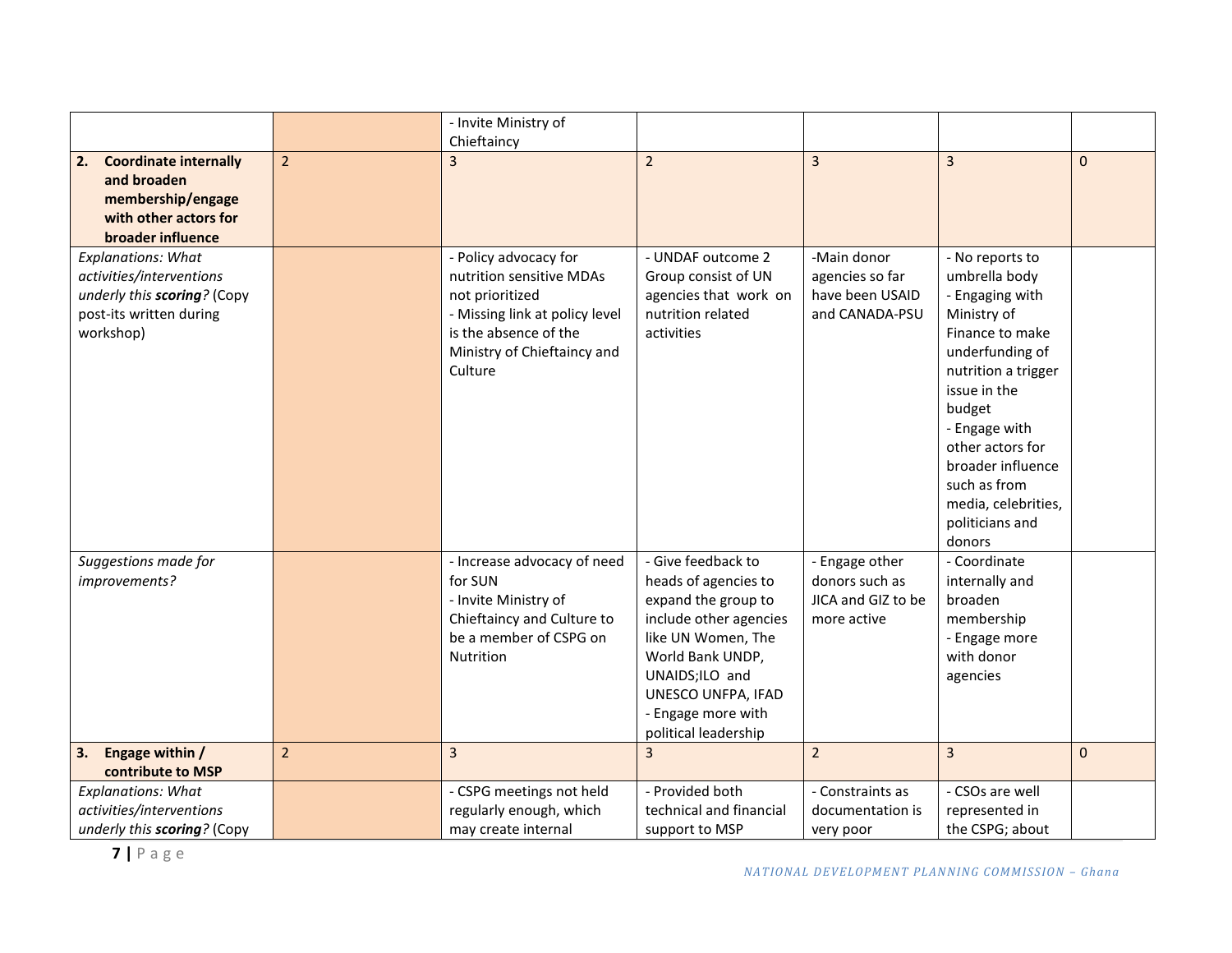| post-its written during<br>workshop)                                                                                         |              | weaknesses<br>- Technical sub-committee<br>set that meetings need to<br>be held quarterly, yet most<br>members of the CSPG are<br>unaware of this.<br>- Mailing List not updated.<br>- Weak reporting structure.<br>How do technical group<br>report to MSP |                                                                                                                                                                      |                                         | 20 members                                                                                                                                                                                                                                           |           |
|------------------------------------------------------------------------------------------------------------------------------|--------------|-------------------------------------------------------------------------------------------------------------------------------------------------------------------------------------------------------------------------------------------------------------|----------------------------------------------------------------------------------------------------------------------------------------------------------------------|-----------------------------------------|------------------------------------------------------------------------------------------------------------------------------------------------------------------------------------------------------------------------------------------------------|-----------|
| Suggestions made for<br>improvements?                                                                                        |              | - Update mailing list<br>- Improve communication<br>within CSPG<br>- Establish reporting to the<br>rest of CSPG even when<br>only a technical working<br>group has met<br>- Use results for effective<br>advocacy                                           | - Strategize to get CSPG<br>to meet regularly<br>- Fund a technical<br>support position at<br>NDPC to manage the<br>nutrition coordination<br>process<br>-Ensure MSP |                                         | - More needs to<br>be done to<br>engage other<br>partners and<br>contribute to MSP<br>- Need to build,<br>broker and/or<br>negotiate to<br>reach consensus<br>around interests<br>- Use of results to<br>advocate or<br>influence decision<br>making |           |
| 4. Track and report on own<br>contribution to MSP                                                                            | $\mathbf{1}$ | $\overline{2}$                                                                                                                                                                                                                                              | $\mathbf{0}$                                                                                                                                                         | $\mathbf{0}$                            | 3                                                                                                                                                                                                                                                    | $\pmb{0}$ |
| <b>Explanations: What</b><br>activities/interventions<br>underly this scoring? (Copy<br>post-its written during<br>workshop) |              | - Not much coordination<br>amongst MDAs<br>- Meetings not regularly<br>held                                                                                                                                                                                 | - Poor documentation.<br>- Inadequate reporting<br>on internal meeting<br>outcomes                                                                                   | - Not enough<br>information from<br>GoG | - Sharing of<br>experiences<br>- Capacity<br>building activities                                                                                                                                                                                     |           |
| Suggestions made for<br>improvements?                                                                                        |              | - Organise regular meetings<br>and report to MSP<br>- Engage Parliament with<br>concrete information so<br>that action can be taken                                                                                                                         | - Improve<br>documentation<br>- Need to improve on<br>internal meeting<br>documentation                                                                              |                                         | - Need to do more<br>in terms of public<br>accountability<br>- Have a regular<br>publication to<br>report on<br>progress                                                                                                                             |           |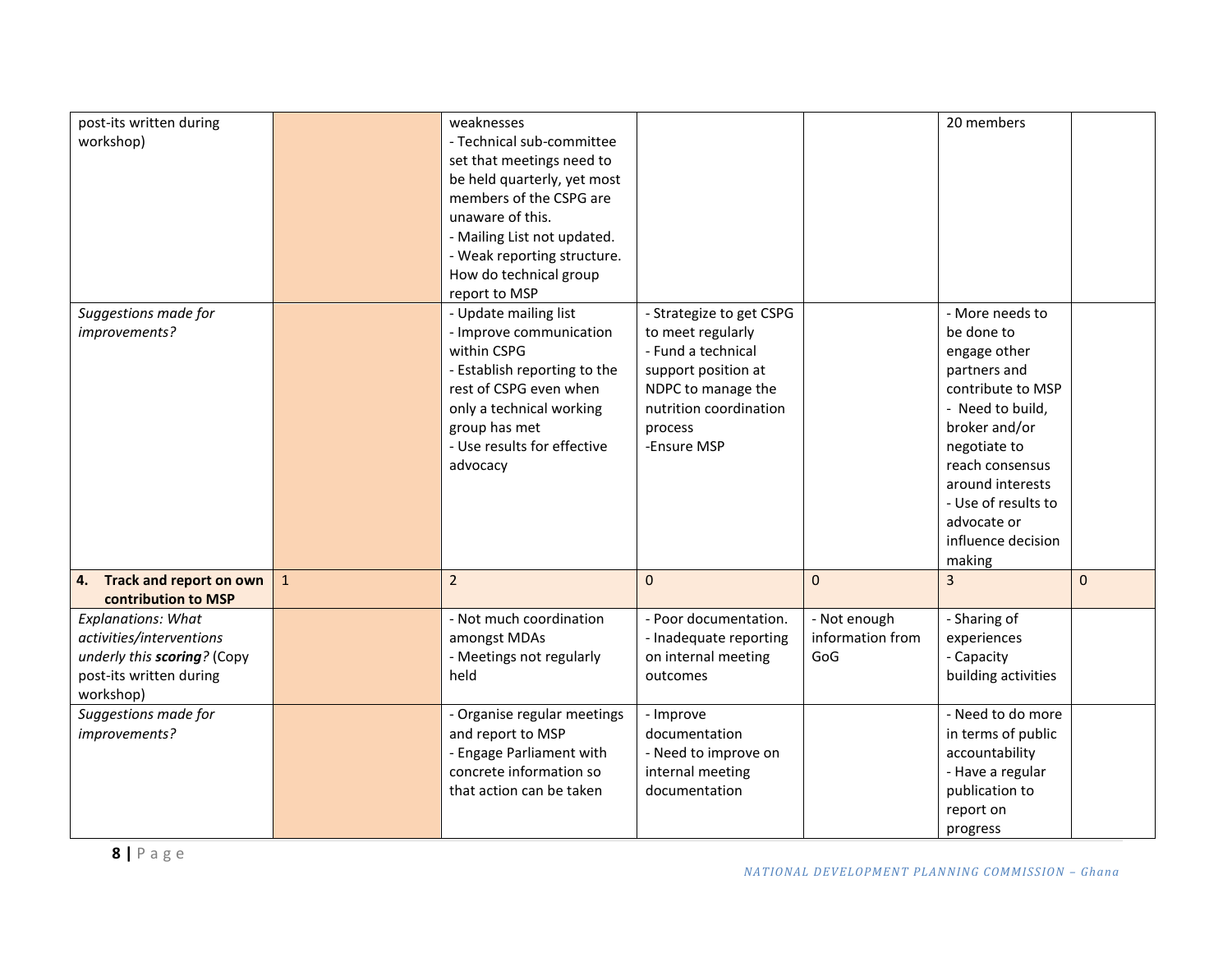| <b>Sustain Impact of the</b><br>5.<br><b>MSP</b> | 1                        | $\overline{2}$               | $\overline{2}$       | $\Omega$ | $\overline{2}$      | $\Omega$ |
|--------------------------------------------------|--------------------------|------------------------------|----------------------|----------|---------------------|----------|
| <b>Explanations: What</b>                        | - Political turnover is  | - Regions and districts need | Provided funding to  |          | - Lack of Political |          |
| activities/interventions                         | key area that Ghana      | to be more involved in the   | support national     |          | engagement          |          |
| underly this scoring? (Copy                      | has not experienced      | <b>MSP</b>                   | development planning |          |                     |          |
| post-its written during                          | much of since SUN was    | - Some regions such as       |                      |          |                     |          |
| workshop)                                        | launched, except a       | Northern regions have        |                      |          |                     |          |
|                                                  | change of president in   | begun raising awareness on   |                      |          |                     |          |
|                                                  | 2012 and a few cabinet   | SUN. other regions yet to    |                      |          |                     |          |
|                                                  | ministers. This did not  | begin                        |                      |          |                     |          |
|                                                  | disrupt government's     |                              |                      |          |                     |          |
|                                                  | commitment to SUN        |                              |                      |          |                     |          |
|                                                  | however                  |                              |                      |          |                     |          |
| Suggestions made for                             | - Work with              | - Develop Costed Multi-      | - Work to finalise   |          | - Engage            |          |
| improvements?                                    | technocrats instead of   | sectoral Nutrition Action    | budget for CSPG list |          | parliament more     |          |
|                                                  | politicians as this will | Plan that requires political | and advocate for     |          |                     |          |
|                                                  | ensure sustainability    | leadership                   | resource sharing.    |          |                     |          |
|                                                  |                          | - More advocacy with         | - Help to make MSP   |          |                     |          |
|                                                  |                          | political leaders and the    | more functional      |          |                     |          |
|                                                  |                          | media with appropriate       |                      |          |                     |          |
|                                                  |                          | timing and targeting         |                      |          |                     |          |

### *Process 2: Coherent policy and legal framework*

| <b>STEP</b>                 | <b>FINAL</b><br><b>PLATFORM SCORE</b><br>(Morning Session) | <b>Score for Government</b> | Score for<br><b>UN network</b> | Score for<br><b>Donor network</b> | <b>Score for CSO</b><br>network | Score for<br><b>Business</b><br>network |
|-----------------------------|------------------------------------------------------------|-----------------------------|--------------------------------|-----------------------------------|---------------------------------|-----------------------------------------|
| <b>Analyse existing</b>     |                                                            |                             |                                |                                   |                                 | U                                       |
| nutrition-relevant          |                                                            |                             |                                |                                   |                                 |                                         |
| policies and                |                                                            |                             |                                |                                   |                                 |                                         |
| programmes                  |                                                            |                             |                                |                                   |                                 |                                         |
| <b>Explanations: What</b>   |                                                            | - Analysis has been done    | - Analysis completed           | - Some donors                     |                                 |                                         |
| activities/interventions    |                                                            | in terms of nutrition       | of agencies working            | continue to review                |                                 |                                         |
| underly this scoring? (Copy |                                                            | relevant policies and       | on nutrition                   | policies to reflect               |                                 |                                         |
| post-its written during     |                                                            | programs especially in      |                                | national policies in the          |                                 |                                         |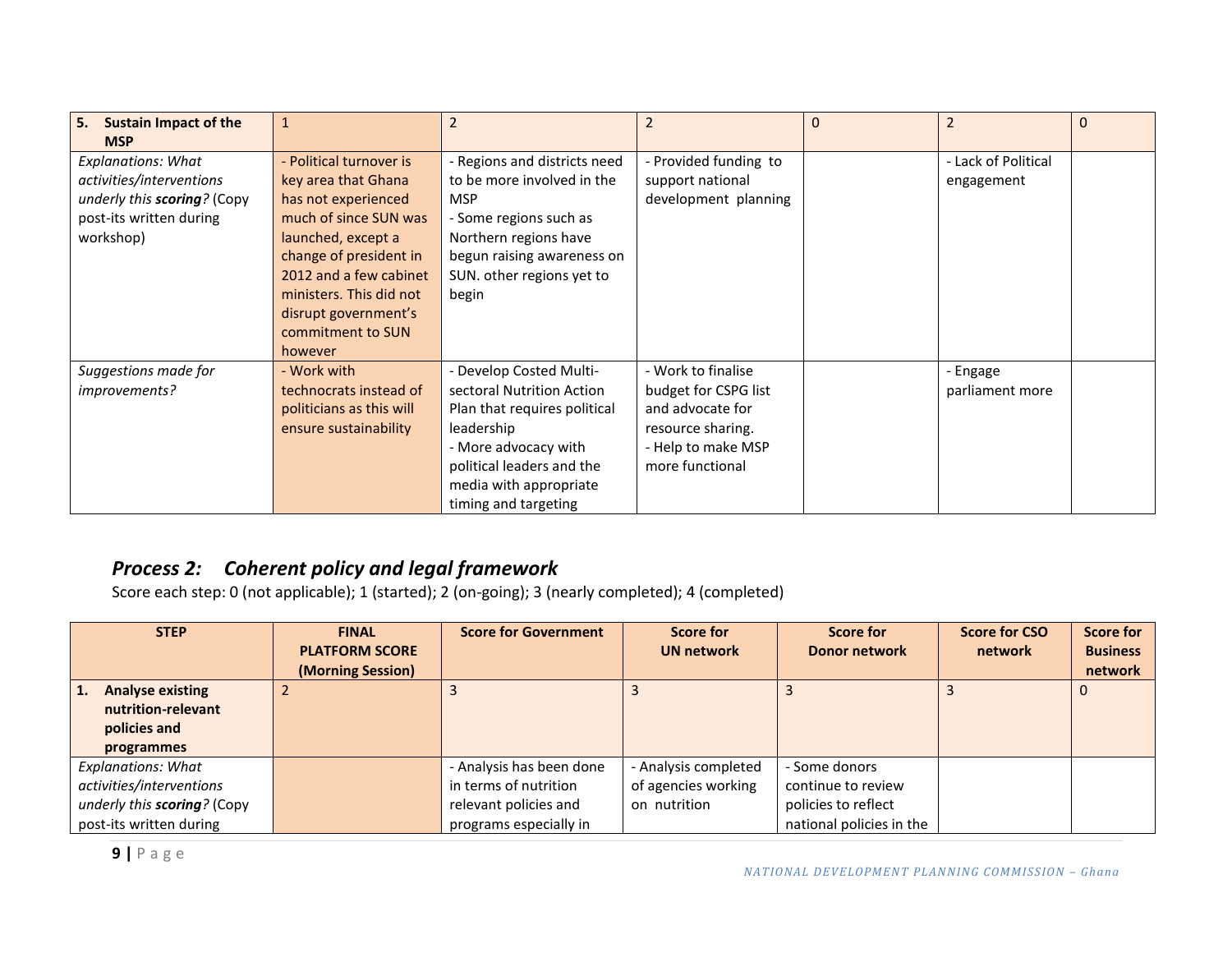| workshop)                            |                | the health and                   |                       | spirit of aid           |                       |              |
|--------------------------------------|----------------|----------------------------------|-----------------------|-------------------------|-----------------------|--------------|
|                                      |                | agricultural sectors in the      |                       | effectiveness e.g.      |                       |              |
|                                      |                | preparation of the               |                       | Canada support to       |                       |              |
|                                      |                | <b>National Nutrition Policy</b> |                       | <b>FASDEP</b>           |                       |              |
| Suggestions made for                 |                |                                  | - Support integration | - Need for              | - Continue            |              |
| improvements?                        |                |                                  | of nutrition analysis | comprehensive and       | working hard          |              |
|                                      |                |                                  | in other sectors such | collaborative analysis  |                       |              |
|                                      |                |                                  | as social protection, | by the key              |                       |              |
|                                      |                |                                  | education and WASH    | stakeholders            |                       |              |
|                                      |                |                                  | through the various   |                         |                       |              |
|                                      |                |                                  | <b>Sector Working</b> |                         |                       |              |
|                                      |                |                                  | Groups and other      |                         |                       |              |
|                                      |                |                                  | opportunities         |                         |                       |              |
| <b>Mainstream nutrition in</b><br>2. | 2 <sup>2</sup> | $\mathbf{1}$                     | 3                     | $\overline{2}$          | $\overline{2}$        | $\mathbf 0$  |
| own policies and                     |                |                                  |                       |                         |                       |              |
| strategies                           |                |                                  |                       |                         |                       |              |
| <b>Explanations: What</b>            |                | - Most line ministries are       | - Nutrition           | - Various donors are at | - Eager to get        |              |
| activities/interventions             |                | not yet aligning their           | mainstreamed in       | various levels          | Parliamentary         |              |
| underly this scoring? (Copy          |                | operations to SUN/NNP            | agencies working on   | mainstreaming           | approval for the      |              |
| post-its written during              |                | as they await the cabinet        | nutrition             | nutrition outcomes in   | Policy. This will     |              |
| workshop)                            |                | memo. It is business as          |                       | MOFA and WASH, e.g.     | lead to more          |              |
|                                      |                | usual as there is no action      |                       |                         | CSOs                  |              |
|                                      |                | plan to track process            |                       |                         | mainstreaming         |              |
| Suggestions made for                 |                | - Speed up process to            | Engage other UN       | - GoG and MDAs          | - Contribute to       |              |
| improvements?                        |                | cost plans and present           | agencies to           | should prioritise       | the fast tracking     |              |
|                                      |                | cabinet memo                     | mainstream nutrition  | certain projects so     | of get                |              |
|                                      |                |                                  |                       | that donors easily      | parliamentary         |              |
|                                      |                |                                  |                       | identify and find them  | approval for the      |              |
|                                      |                |                                  |                       |                         | policy through        |              |
|                                      |                |                                  |                       |                         | advocacy              |              |
|                                      |                |                                  |                       |                         | - CSOs to press for   |              |
|                                      |                |                                  |                       |                         | funding for the       |              |
|                                      |                |                                  |                       |                         | development of        |              |
|                                      |                |                                  |                       |                         | the Costed Action     |              |
|                                      |                |                                  |                       |                         | Plan and the          |              |
|                                      |                |                                  |                       |                         | <b>Common Results</b> |              |
|                                      |                |                                  |                       |                         | Framework             |              |
| <b>Coordinate / harmonise</b><br>3.  | $\overline{2}$ | $\overline{3}$                   | $\overline{3}$        | $\overline{2}$          | $\overline{3}$        | $\mathbf{0}$ |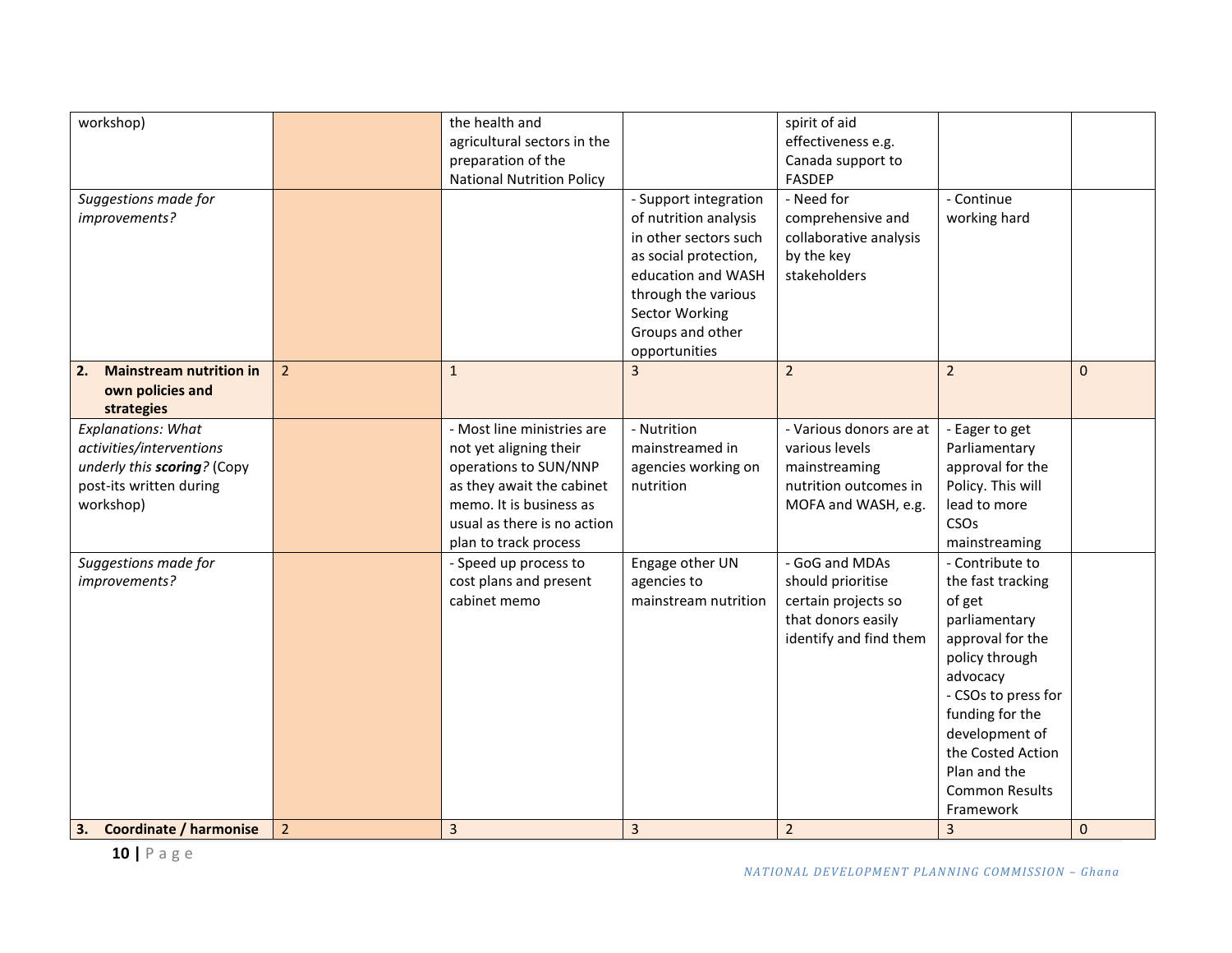| member inputs in policy<br>/ legal framework<br>development                                                                  |                |                                                                                                                                                                |                                                                                   |                                                           |                                                                                                                                  |              |
|------------------------------------------------------------------------------------------------------------------------------|----------------|----------------------------------------------------------------------------------------------------------------------------------------------------------------|-----------------------------------------------------------------------------------|-----------------------------------------------------------|----------------------------------------------------------------------------------------------------------------------------------|--------------|
| <b>Explanations: What</b><br>activities/interventions<br>underly this scoring? (Copy<br>post-its written during<br>workshop) |                | - Need for concrete<br>action plans and<br>strategies to implement.                                                                                            | Coordinated line<br>ministries regulations                                        | - Have contributed<br>through the SUN<br>Donor Cordinator | - Organised<br>consultations on<br>the policy with<br>members<br>- engaged in<br>capacity building<br>of members in<br>nutrition |              |
| Suggestions made for<br>improvements?                                                                                        |                | - Check line ministries to<br>see how to align their<br>policies and see what<br>type of support they need<br>to align                                         | - Provide support to<br>update line ministries<br>on nutrition related<br>polices |                                                           |                                                                                                                                  |              |
| Influence policy/legal<br>4.<br>framework<br>development through<br>advocacy/contribution                                    | $\overline{2}$ | 3                                                                                                                                                              | $\overline{2}$                                                                    | $\overline{2}$                                            | $\overline{2}$                                                                                                                   | $\mathbf{0}$ |
| <b>Explanations: What</b><br>activities/interventions<br>underly this scoring? (Copy<br>post-its written during<br>workshop) |                | - Convened and<br>supported the SUN<br>movement<br>- Advocacy was not as<br>strong as it could have<br>been as not all<br>stakeholders were invited            | Initiated engagement<br>of policy makers but<br>action was not<br>completed       |                                                           | Support<br>financially                                                                                                           |              |
| Suggestions made for<br>improvements?                                                                                        |                | - Complete NNP<br>- Mainstream nutrition in<br>reviewed policies<br>-Involve all necessary<br>stakeholders in the MSP<br>so that policy is all<br>encompassing | - Engage parliament<br>more actively                                              |                                                           | - Continue to<br>support CSPG to<br>ensure the policy<br>gets approved                                                           |              |
| <b>Disseminate policy and</b><br>5.<br>operationalize / Enforce<br>legal framework                                           | $\mathbf{1}$   | $\mathbf{1}$                                                                                                                                                   | $\overline{2}$                                                                    | $\mathbf 0$                                               | $\overline{2}$                                                                                                                   | $\mathbf{0}$ |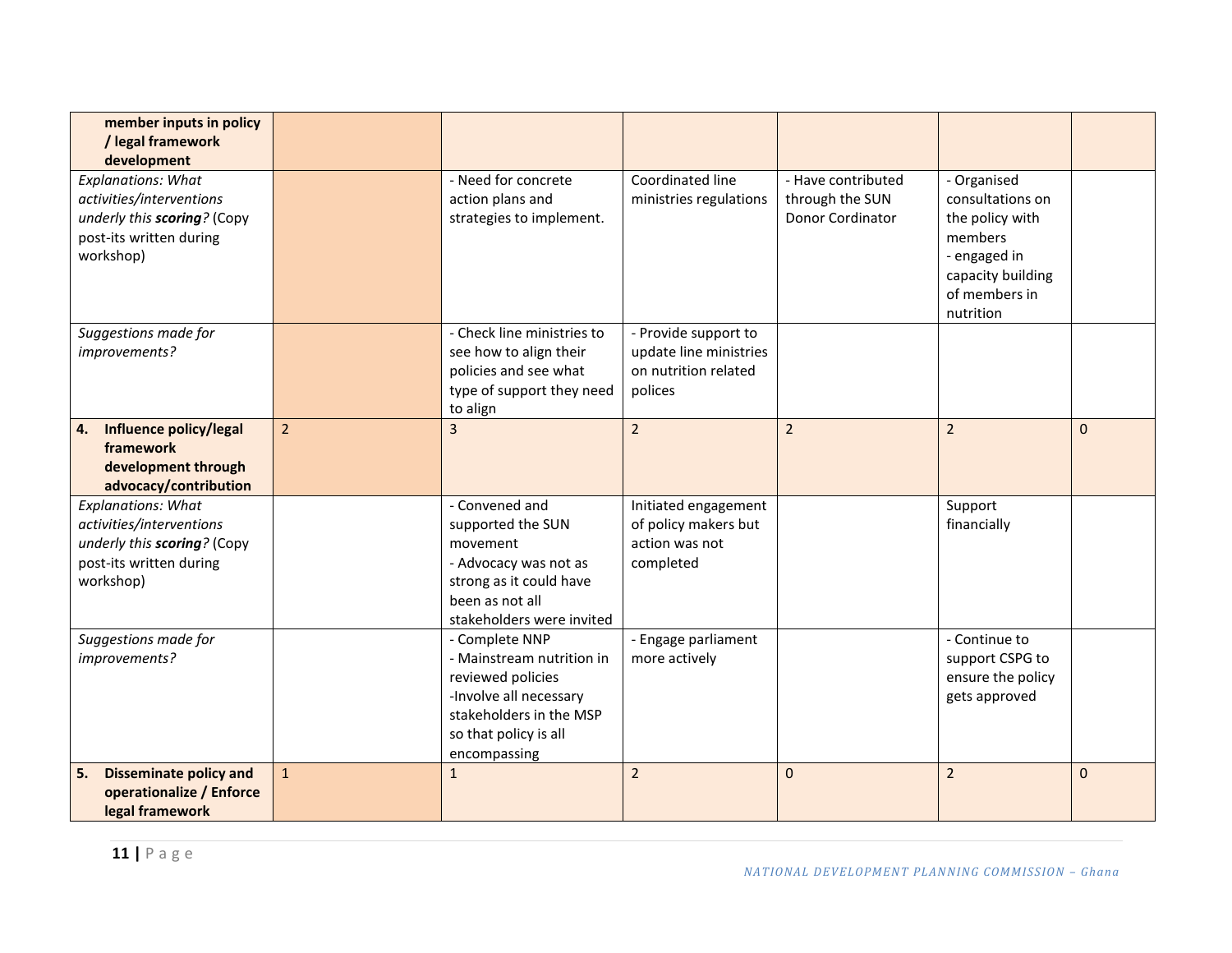| <b>Explanations: What</b>             | - Not all stakeholders  | - Certain documents such  | - Supported policy     |          | - Policy yet to be |          |
|---------------------------------------|-------------------------|---------------------------|------------------------|----------|--------------------|----------|
| activities/interventions              | are aware of details of | as NNP not yet ready for  | development.           |          | approved by        |          |
| underly this scoring? (Copy           | <b>NNP</b>              | approval and              | - Approval of policy   |          | cabinet            |          |
| post-its written during               |                         | dissemination             | yet to be received     |          |                    |          |
| workshop)                             |                         |                           |                        |          |                    |          |
| Suggestions made for                  | - Increase advocacy     | - Hasten process to get   | - Support finalization |          |                    |          |
| improvements?                         | Disseminate policy      | NNP approved by cabinet   | of cabinet memo and    |          |                    |          |
|                                       | document                |                           | post approval          |          |                    |          |
|                                       |                         |                           | stakeholders meeting   |          |                    |          |
|                                       |                         |                           | on policy.             |          |                    |          |
|                                       |                         |                           | -Engage full           |          |                    |          |
|                                       |                         |                           | dissemination of       |          |                    |          |
|                                       |                         |                           | policy                 |          |                    |          |
| <b>Track and report results</b><br>6. |                         | $\Omega$                  |                        | $\Omega$ |                    | $\Omega$ |
| for steering and learning             |                         |                           |                        |          |                    |          |
| <b>Sustain policy impact</b>          |                         |                           |                        |          |                    |          |
| <b>Explanations: What</b>             | - Have not yet started  | - Policy has not yet been | Depend on approval     |          | Policy yet to come |          |
| activities/interventions              | implementing NNP        | approved so tracking      | of policy              |          |                    |          |
| underly this scoring? (Copy           |                         | cannot take place         |                        |          |                    |          |
| post-its written during               |                         |                           |                        |          |                    |          |
|                                       |                         |                           |                        |          |                    |          |
| workshop)                             |                         |                           |                        |          |                    |          |
| Suggestions made for                  | - Get approval as       | - Prepare cabinet memo    | Provide support to     |          |                    |          |
| improvements?                         | quickly as possible     | to get the policy         | cement cross-cutting   |          |                    |          |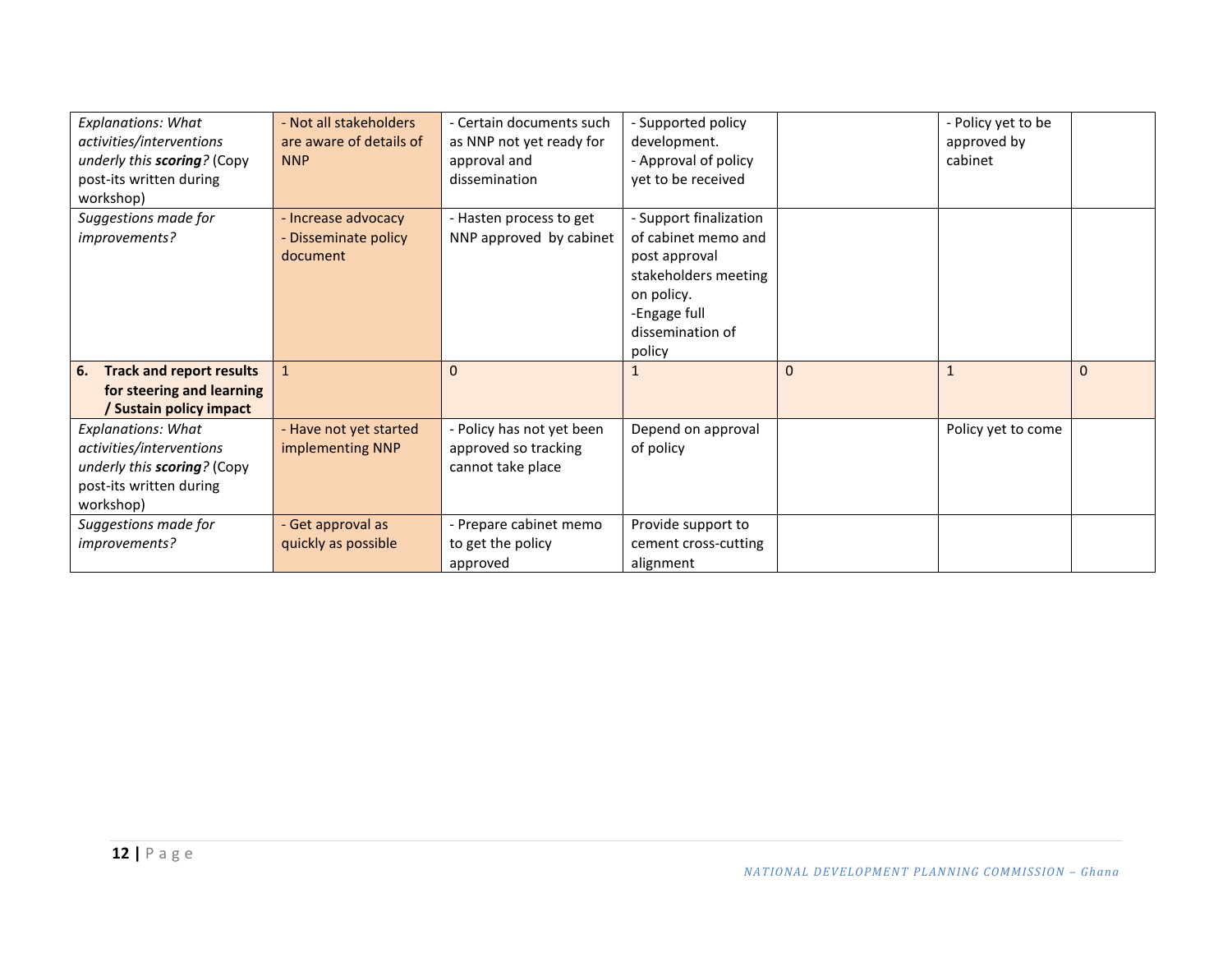### *Process 3: Common Results Framework for National Nutrition Plan (aligned programming)*

| <b>STEP</b>                                                                                                                  | <b>FINAL</b><br><b>PLATFORM SCORE</b><br>(Morning Session)                                                                    | <b>Score for Government</b>                                                                                                                    | <b>Score for</b><br><b>UN network</b>                                                                                                                                  | <b>Score for</b><br><b>Donor</b><br>network                                         | <b>Score for CSO</b><br>network | <b>Score for</b><br><b>Business</b><br>network                             |
|------------------------------------------------------------------------------------------------------------------------------|-------------------------------------------------------------------------------------------------------------------------------|------------------------------------------------------------------------------------------------------------------------------------------------|------------------------------------------------------------------------------------------------------------------------------------------------------------------------|-------------------------------------------------------------------------------------|---------------------------------|----------------------------------------------------------------------------|
| <b>Align own</b><br>1.<br>programmes to<br>national nutrition-<br>relevant policies                                          | $\overline{2}$                                                                                                                | $\overline{2}$                                                                                                                                 | 3                                                                                                                                                                      | $\overline{3}$                                                                      | 3                               | $\Omega$                                                                   |
| <b>Explanations: What</b><br>activities/interventions<br>underly this scoring? (Copy<br>post-its written during<br>workshop) | - Do not yet have a<br>clear-cut CRF, so NNP<br>cannot be<br>implemented yet                                                  | - NNP has been formulated<br>awaiting cabinet approval<br>- Various departments have started<br>aligning their programmes to the<br><b>NNP</b> | - UN programs are aligned<br>with national policies on food<br>security and nutrition<br>- Work with sector groups                                                     | - Have money<br>available but<br>no<br>'government<br>plan' to guide<br>investments |                                 | - Business<br>network not<br>active in this<br>forum except<br><b>GAIN</b> |
| Suggestions made for<br>improvements?                                                                                        |                                                                                                                               | - Complete Cabinet memo<br>- develop costed sector and district<br>action plans aligned to NNP                                                 |                                                                                                                                                                        |                                                                                     |                                 |                                                                            |
| <b>Translate policy / legal</b><br>2.<br>framework in<br><b>Common Results</b><br><b>Framework (CRF) for</b><br><b>SUN</b>   | $\mathbf{1}$                                                                                                                  | 1                                                                                                                                              | $\overline{3}$                                                                                                                                                         | $\Omega$                                                                            | $\mathbf{1}$                    | $\mathbf{0}$                                                               |
| <b>Explanations: What</b><br>activities/interventions<br>underly this scoring? (Copy<br>post-its written during<br>workshop) | - No CRF. Process has<br>just started                                                                                         |                                                                                                                                                | <b>Common Results frameworks</b><br>for UNDAF Outcome 2 on<br>food security and nutrition<br>aligned with national polices.<br>Ghana has not yet developed<br>it's CRF |                                                                                     |                                 |                                                                            |
| Suggestions made for<br>improvements?<br>Organise<br>3.                                                                      | - Need to finalise CRF.<br><b>Commitment from</b><br><b>MDAs needed</b><br>- Quarterly MSP<br>meetings needed<br>$\mathbf{0}$ | $\mathbf{0}$                                                                                                                                   | $\overline{0}$                                                                                                                                                         | $\mathbf{0}$                                                                        | $\mathbf{0}$                    | $\mathbf{0}$                                                               |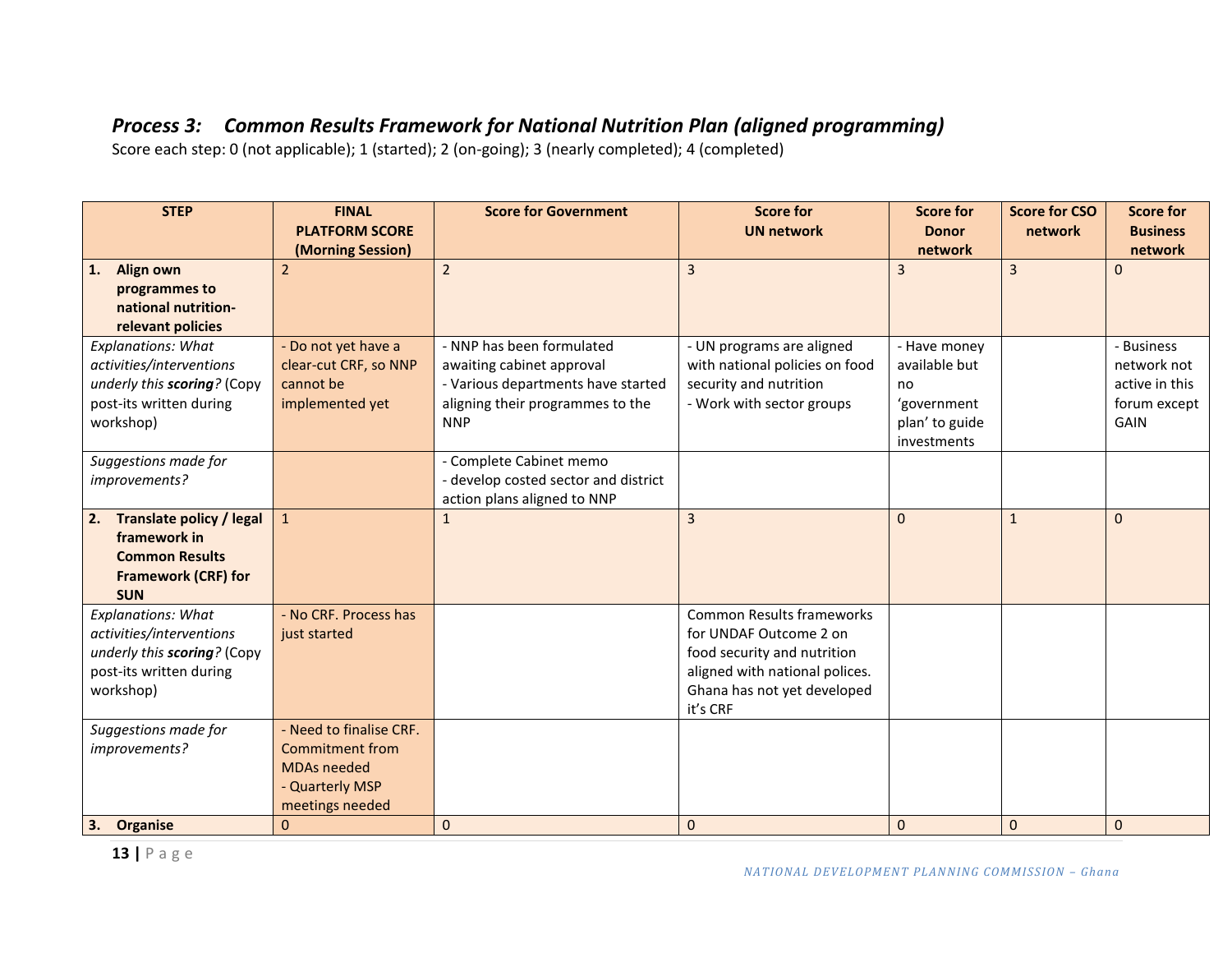| implementation of<br><b>CRF</b>                                                                                              |                                                                           |              |              |              |                |              |
|------------------------------------------------------------------------------------------------------------------------------|---------------------------------------------------------------------------|--------------|--------------|--------------|----------------|--------------|
| <b>Explanations: What</b><br>activities/interventions<br>underly this scoring? (Copy<br>post-its written during<br>workshop) | <b>Common Results</b><br>Framework (CRF) has<br>not yet been<br>developed |              |              |              |                |              |
| Suggestions made for<br>improvements?                                                                                        | - Speed up the process<br>of developing the CRF                           |              |              |              |                |              |
| <b>Manage</b><br>4.<br>implementation of<br><b>CRF</b>                                                                       | $\mathbf{0}$                                                              | $\mathbf{0}$ | $\mathbf{0}$ | $\Omega$     | $\overline{0}$ | $\mathbf{0}$ |
| <b>Explanations: What</b><br>activities/interventions<br>underly this scoring? (Copy<br>post-its written during<br>workshop) | <b>Common Results</b><br>Framework (CRF) has<br>not yet been<br>developed |              |              |              |                |              |
| Suggestions made for<br>improvements?                                                                                        | - Speed up Process of<br>developing CRF                                   |              |              |              |                |              |
| <b>Track and report</b><br>5.<br>implementation<br>results for steering<br>and learning/evaluate<br>to sustain impact        | $\mathbf 0$                                                               | $\mathbf{0}$ | $\mathbf{0}$ | $\mathbf{0}$ | $\mathbf{0}$   | $\mathbf{0}$ |
| <b>Explanations: What</b><br>activities/interventions<br>underly this scoring? (Copy<br>post-its written during<br>workshop) | - Common Results<br>Framework (CRF) has<br>not yet been<br>developed      |              |              |              |                |              |
| Suggestions made for<br>improvements?                                                                                        | - Speed up Process of<br>developing CRF                                   |              |              |              |                |              |

# *Process 4: Financial tracking and resource mobilisation*

**14 |** P a g e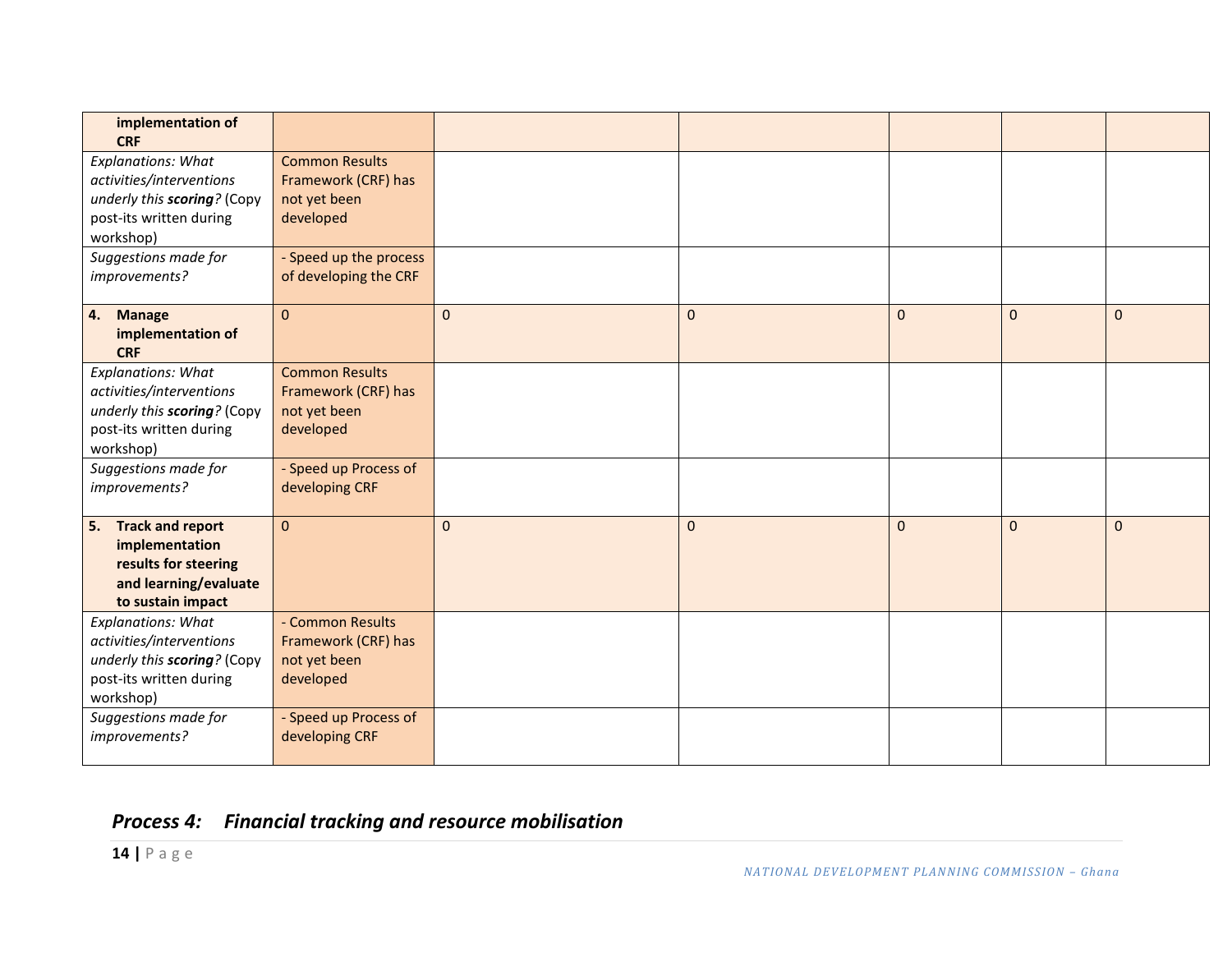| <b>STEP</b>                                             | <b>FINAL</b>                                          | <b>Score for</b>  | <b>Score for</b>   | <b>Score for</b>          | <b>Score for CSO</b> | <b>Score for</b> |
|---------------------------------------------------------|-------------------------------------------------------|-------------------|--------------------|---------------------------|----------------------|------------------|
|                                                         | <b>PLATFORM SCORE</b>                                 | <b>Government</b> | <b>UN network</b>  | <b>Donor</b>              | network              | <b>Business</b>  |
|                                                         | (Morning Session)                                     |                   |                    | network                   |                      | network          |
| 1. Assess financial feasibility                         | $\Omega$                                              | $\Omega$          | $\overline{3}$     | $\mathbf{0}$              | $\mathbf 0$          | $\overline{0}$   |
| <b>Explanations: What</b>                               | - Common Financial Tracking system has not yet been   |                   | The UN can track   |                           |                      |                  |
| activities/interventions                                | put in place                                          |                   | expenditures on    |                           |                      |                  |
| underly this scoring? (Copy                             | - With no CRF, it is hard to track.                   |                   | nutrition          |                           |                      |                  |
| post-its written during                                 |                                                       |                   |                    |                           |                      |                  |
| workshop)                                               |                                                       |                   |                    |                           |                      |                  |
| Suggestions made for                                    | - Training from MQSUN team and recruiting of a local  |                   | Support the        |                           |                      |                  |
| improvements?                                           | consultant to assist create a common Financial        |                   | government         |                           |                      |                  |
|                                                         | <b>Tracking System</b>                                |                   | efforts to put in  |                           |                      |                  |
|                                                         | - Put in Place a system to track finances and         |                   | place a system     |                           |                      |                  |
|                                                         | expenditure                                           |                   | to track nutrition |                           |                      |                  |
|                                                         | - Recruit a focal person at NDPC to focus solely on   |                   | expenditure        |                           |                      |                  |
|                                                         | coordinating SUN issues. Donors willing to sponsor    |                   |                    |                           |                      |                  |
|                                                         | this person                                           |                   |                    |                           |                      |                  |
| 2. Track and (transparently)                            | $\overline{0}$                                        | $\mathbf 0$       | $\mathbf{0}$       | $\mathbf{0}$              | $\mathbf{0}$         | $\mathbf 0$      |
| accounting of spending                                  |                                                       |                   |                    |                           |                      |                  |
| <b>Explanations: What</b>                               | - Nutrition expenditure tracking framework has yet to |                   |                    | - Internal                |                      |                  |
| activities/interventions<br>underly this scoring? (Copy | be developed                                          |                   |                    | feasibility<br>assessment |                      |                  |
| post-its written during                                 |                                                       |                   |                    | on-going                  |                      |                  |
| workshop)                                               |                                                       |                   |                    |                           |                      |                  |
| Suggestions made for                                    | - MQSUN team to visit Ghana and train capacity of     |                   |                    |                           |                      |                  |
| improvements?                                           | Ghana's NNP stakeholders on Financial Tracking and    |                   |                    |                           |                      |                  |
|                                                         | expenditure                                           |                   |                    |                           |                      |                  |
| 3. Scale up and align                                   | $\Omega$                                              | $\Omega$          | $\mathbf{0}$       | $\mathbf{0}$              | $\Omega$             | $\mathbf 0$      |
| resources (incl. filling the                            |                                                       |                   |                    |                           |                      |                  |
| gaps)                                                   |                                                       |                   |                    |                           |                      |                  |
| <b>Explanations: What</b>                               | - A Resource Mobilisation plan has yet to be          |                   |                    |                           |                      |                  |
| activities/interventions                                | formulated                                            |                   |                    |                           |                      |                  |
| underly this scoring? (Copy                             |                                                       |                   |                    |                           |                      |                  |
| post-its written during                                 |                                                       |                   |                    |                           |                      |                  |
| workshop)                                               |                                                       |                   |                    |                           |                      |                  |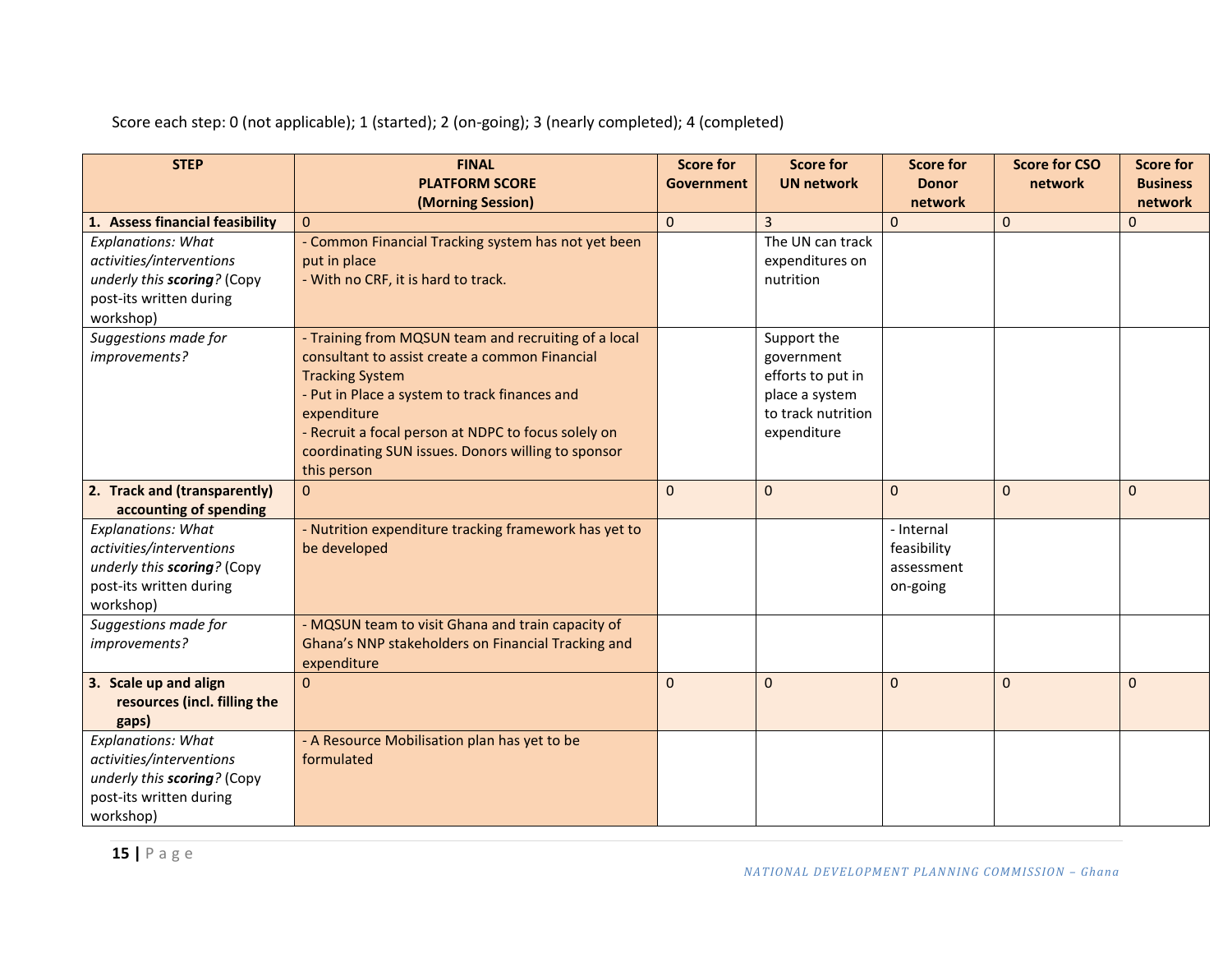| Suggestions made for<br>improvements? | - Recruit a consultant to get a Resource mobilisation<br>plan formulated<br>- Consult with Ministry of Finance and other partners |             |                |              |             |              |
|---------------------------------------|-----------------------------------------------------------------------------------------------------------------------------------|-------------|----------------|--------------|-------------|--------------|
|                                       | on how NNP will be funded                                                                                                         |             |                |              |             |              |
| 4. Honour commitments                 | 0                                                                                                                                 | $\Omega$    | $\overline{0}$ | $\Omega$     | $\Omega$    | $\Omega$     |
| (turn pledges into                    |                                                                                                                                   |             |                |              |             |              |
| disbursements)                        |                                                                                                                                   |             |                |              |             |              |
| <b>Explanations: What</b>             | - NNP has not yet been approved                                                                                                   |             |                |              |             |              |
| activities/interventions              | - A comprehensive Costed Action has not yet been                                                                                  |             |                |              |             |              |
| underly this scoring? (Copy           | developed                                                                                                                         |             |                |              |             |              |
| post-its written during               | -A Resource Mobilisation Plan has not yet been                                                                                    |             |                |              |             |              |
| workshop)                             | developed                                                                                                                         |             |                |              |             |              |
|                                       | -Pledges have not yet been made on actual                                                                                         |             |                |              |             |              |
|                                       | implementation of NNP                                                                                                             |             |                |              |             |              |
|                                       | - Pledges have been made by some partners to                                                                                      |             |                |              |             |              |
|                                       | support CSPG. Stakeholders have complained that                                                                                   |             |                |              |             |              |
|                                       | they were unaware of cost of holding CSPG meetings                                                                                |             |                |              |             |              |
|                                       | thus the lack of funds to support their pledges                                                                                   |             |                |              |             |              |
| Suggestions made for                  | -Develop Cabinet memo which will include Costed                                                                                   |             |                |              |             |              |
| improvements?                         | <b>Action Plans</b>                                                                                                               |             |                |              |             |              |
|                                       | - Develop a Resource Mobilisation Plan with concrete                                                                              |             |                |              |             |              |
|                                       | pledges by partners                                                                                                               |             |                |              |             |              |
|                                       | - NDPC to provide exact cost of holding CSPG meetings                                                                             |             |                |              |             |              |
| 5. Ensure predictability /            | $\overline{0}$                                                                                                                    | $\mathbf 0$ | $\mathbf 0$    | $\mathbf{0}$ | $\mathbf 0$ | $\mathbf{0}$ |
| sustain impact / multi-               |                                                                                                                                   |             |                |              |             |              |
| year funding                          |                                                                                                                                   |             |                |              |             |              |
| <b>Explanations: What</b>             | - Costed Action Plan has yet to be developed                                                                                      |             |                |              |             |              |
| activities/interventions              | - Resource Mobilisation Plan has yet to be developed                                                                              |             |                |              |             |              |
| underly this scoring? (Copy           |                                                                                                                                   |             |                |              |             |              |
| post-its written during               |                                                                                                                                   |             |                |              |             |              |
| workshop)                             |                                                                                                                                   |             |                |              |             |              |
| Suggestions made for                  | - Create a sustainable Resource Mobilisation Plan                                                                                 |             |                |              |             |              |
| improvements?                         | - Start process to cost Sector and district plans and                                                                             |             |                |              |             |              |
|                                       | clearly identify sources of funding                                                                                               |             |                |              |             |              |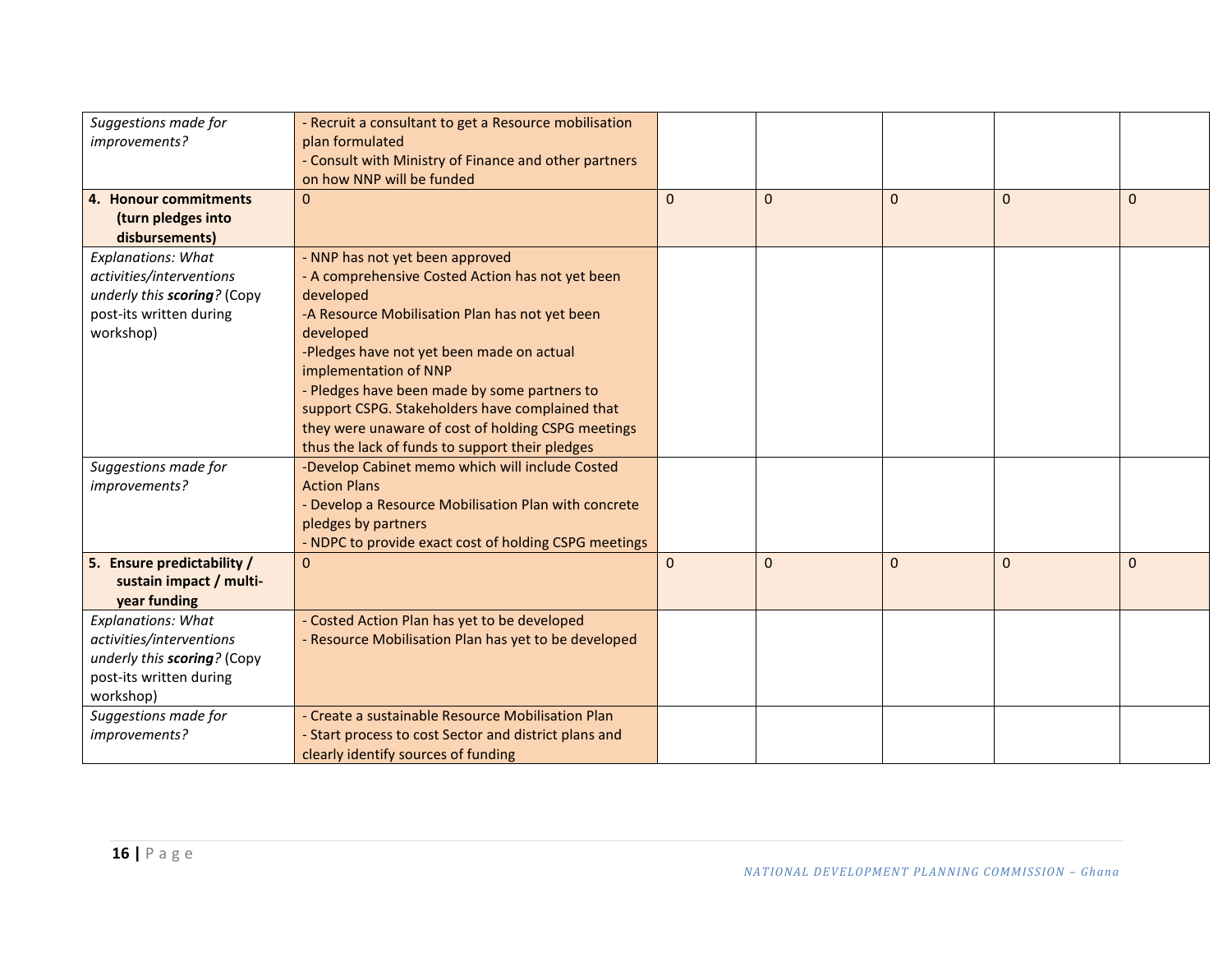# APPENDIX 2

| NO. | <b>NAME</b>             | <b>INSTITUTION</b>  | <b>DESIGNATION</b>                             | <b>EMAIL</b>                                     | <b>TELEPHONE NO.</b> |
|-----|-------------------------|---------------------|------------------------------------------------|--------------------------------------------------|----------------------|
| 1.  | Vandana Stapleton       | <b>USAID</b>        | Family Health Team Leader                      | vstapleton@usaid.gov                             | 0544312060           |
| 2.  | Frank McAvor            | <b>GHACCSUN</b>     | Vice Chair                                     | mcavor@gmail.com                                 | 02020195780          |
| 3.  | Raymond K. Owusu        | <b>World Vision</b> | Health, Nutrition & HIV/AIDS<br>Specialist     | raymond_owusu@wvi.org                            | 0244545427           |
| 4.  | Nana Ayim               | <b>GHACCSUN</b>     | Coordinator                                    | nanaayim13@gmail.com                             |                      |
| 5.  | <b>Nguyen Duc Hoang</b> | <b>WFP</b>          | <b>Head of Programmes</b>                      | nguyenduc.hoang@wfp.org                          | 0244313772           |
| 6.  | Yvonne Ampeh            | GHS/HPD             | Program Officer; Focal Person<br>for Nutrition | yvonneampeh@yahoo.co.uk                          | 0244236253           |
| 7.  | Anna Antwi              | CANADA-PSU          | <b>Food Security Advisor</b>                   | annanatwi@yahoo.com;<br>anna.antwi@psu-ghana.org | 0544334965           |
| 8.  | <b>Edith Tetteh</b>     | <b>NDPC</b>         | SUN Focal Point; Vice Chair                    | eftetteh.yahoo.com                               | 0242886259           |
| 9.  | Victor Ngongalah        | <b>UNICEF</b>       | <b>Chief Health &amp; Nutrition</b>            | vngongalah@unicef.org                            | 0244331043           |
| 10. | Lilian Selenje          | <b>UNICEF</b>       | <b>Nutrition Specialist</b>                    | Iselenje@unicef.org                              | 0261484486           |
| 11. | Fiona Edwards           | <b>SPRING</b>       | <b>Country Manager</b>                         | fedwards@spring-<br>nutrition.org                | 0542934764           |
| 12. | Zakaria Fusheini        | <b>CANADA CHC</b>   | Development Officer                            | zakaria.fusheini@acdi-<br>cida.gc.ca             | 0244519533           |
| 13. | Victoria Tsekpo         | MOFA/WIAD           | Deputy Director                                | victsekpo@yahoo.com                              | 0206481238           |
| 14. | Nii-odoi Odotei         | <b>NDPC</b>         | <b>NSP</b>                                     | odoiaodotei@yahoo.com                            | 0262886894           |
| 15. | Magdalena Moshi         | <b>WFP</b>          | <b>Deputy Director</b>                         | magdalena.moshi@wfp.org                          | 0544320433           |

LIST OF PARTICIPANTS SUN Self-Assessment Evaluation DATE: 7<sup>TH</sup> MAY 2014 VENUE: La Palm Hotel

**17 |** P a g e